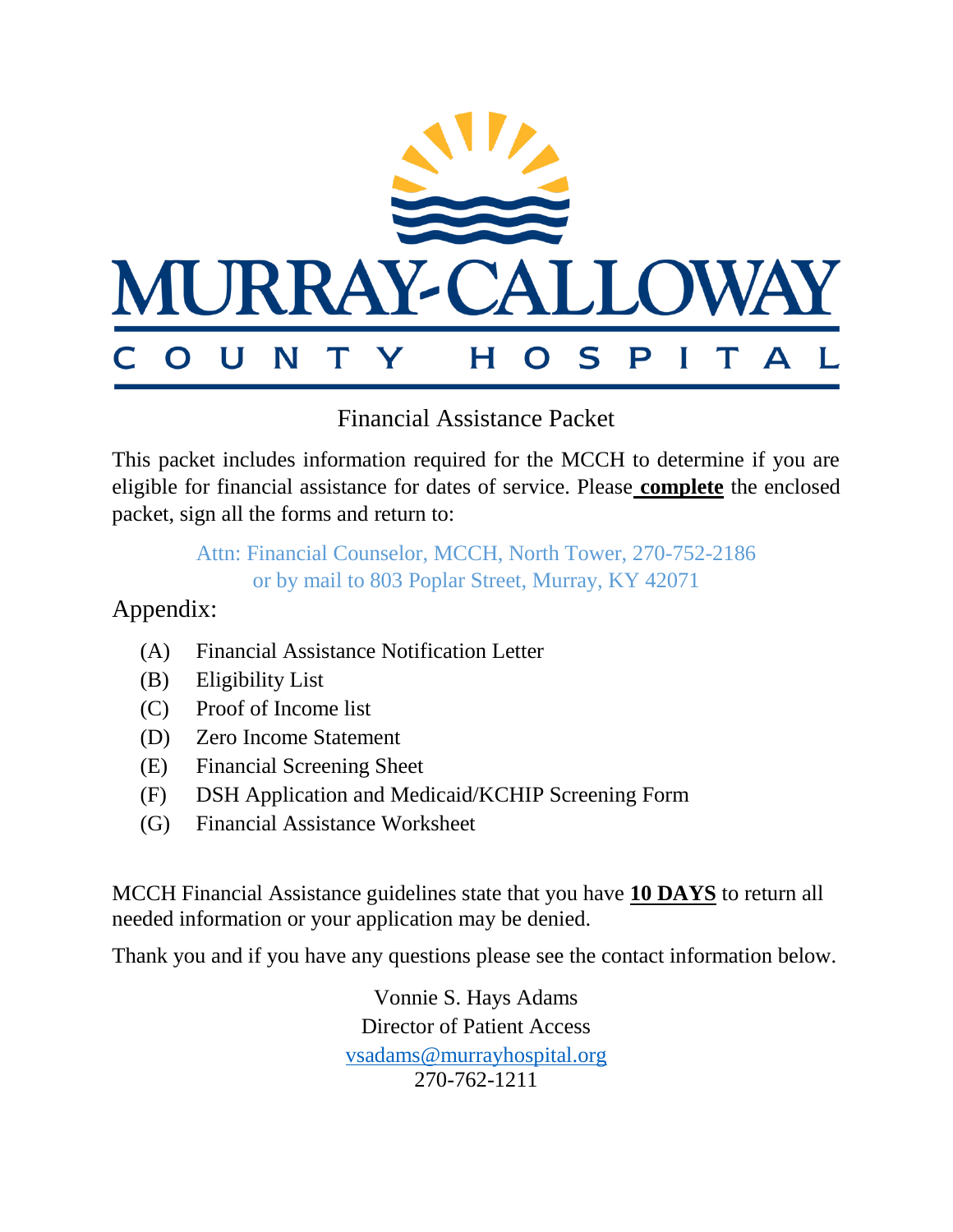## **Appendix A**

Financial Assistance Notification Letter

Date: Patient Name: Patient Address: Patient Account #: Date of Service:

Thank you for choosing Murray Calloway County Hospital. I am contacting you about a program we have that offers qualified households assistance with medical expenses. If you qualify, this program will assist you in resolving your outstanding balance with us.

If you are interested in applying for this assistance, please return the enclosed application with copies of all of the required information **within 10 days**. If you wish, you may also call and make an appointment with me to bring the information in to my office located on the first floor of the North Tower. My contact information is below. If I do not hear from you within the 10-day period, I will assume that you do not wish to apply and MCCH will continue with its collection efforts.

I appreciate your immediate attention to this matter.

Sincerely,

Financial Counselor 270-752-2186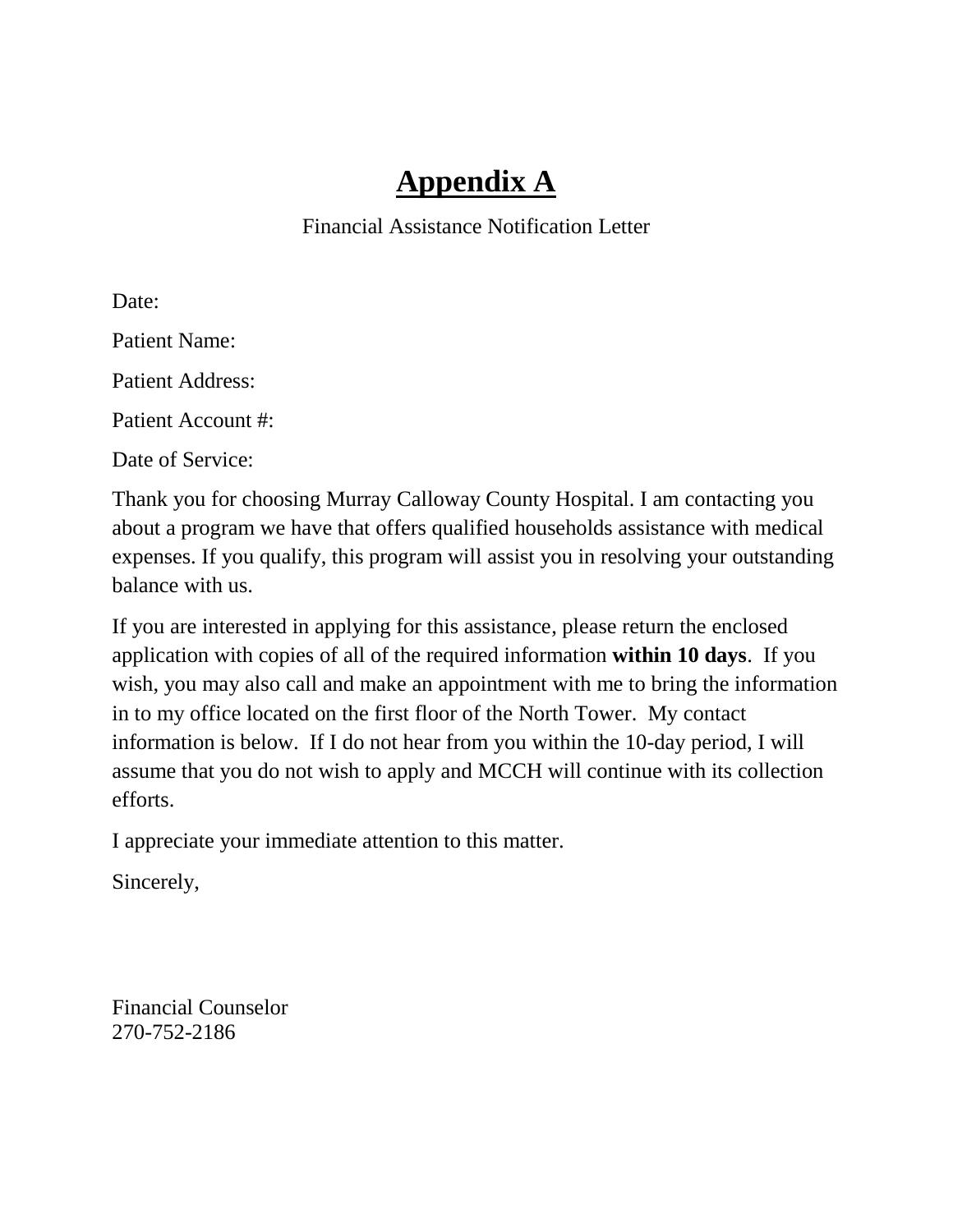## **Appendix B**

## **Murray-Calloway County Hospital Financial Assistance Policy Eligibility List**

In order to be eligible for financial assistance:

- 1. Applicants must be a citizen of the United States of America and have a Social Security Number. A student /employment visa issued social security number will not be accepted.
- 2. Applicants must be a resident of Calloway County and/or employed in Calloway County. Full-Time/Part-Time Murray State University students who are not a permanent resident of Calloway County who have a temporary residence in Calloway County (which is not on-campus/university housing) may also apply. **Applicants must be able to provide proof of residence and employment as applicable.**
- 3. Applicants must first be screened for or receive a denial from the Kentucky Medicaid of DSH Programs.
- 4. The application for the Medicaid/DSH programs will also serve as the application for MCCH's Financial Assistance Program.
- 5. The application must be received by the MCCH Financial Assistance Counselor no later than 6 months (180 days) from the date of service or within three months from the last insurance payment.
- 6. The debt in question must only be from MCCH or MCCH affiliates.
- 7. Applicant cannot be covered by 3<sup>rd</sup> party payer.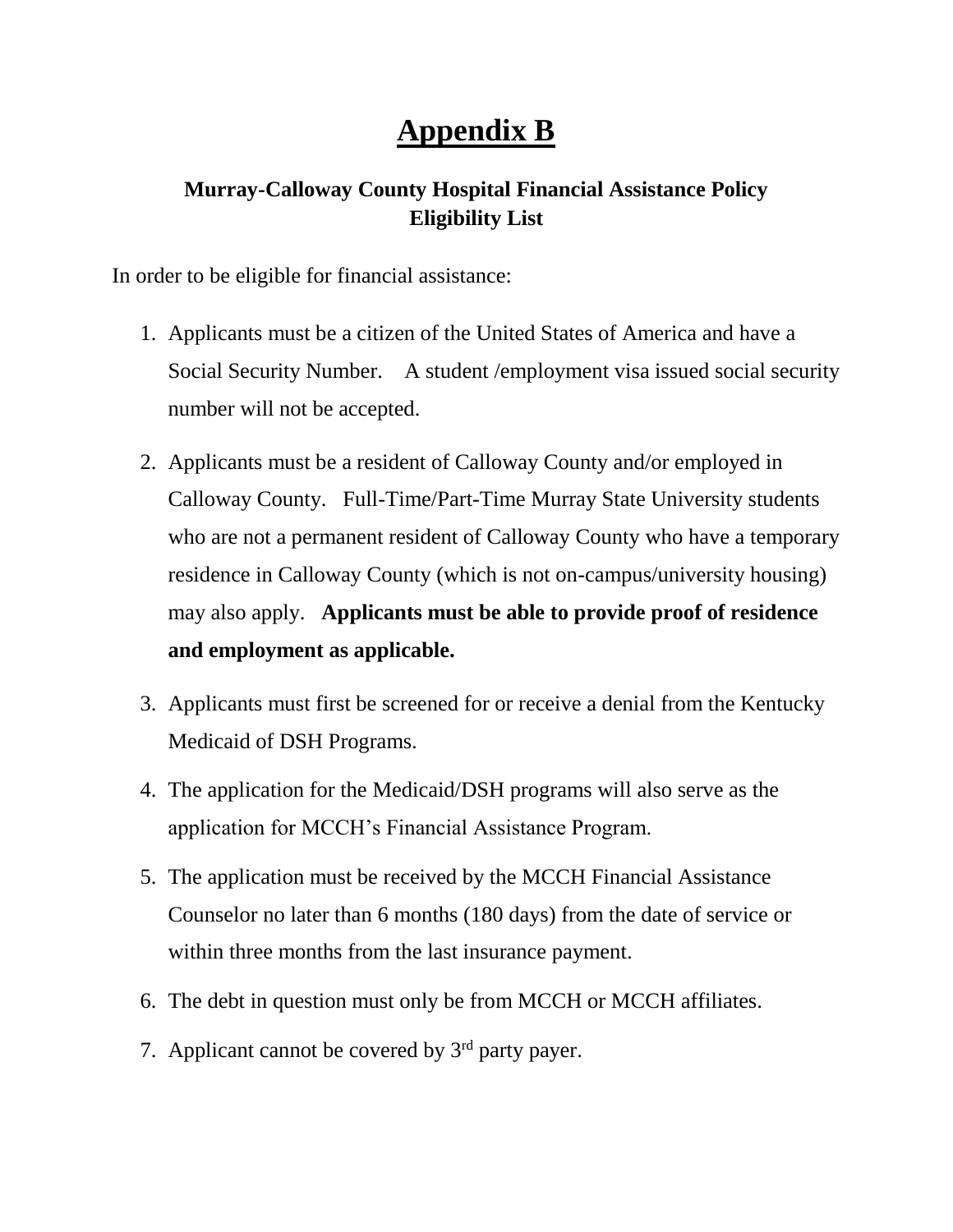# **Appendix C**

## **Proofs of Income Policy and Instructions**

Proof of income is mandatory for all assistance programs. Acceptable forms must include the following:

- 1. Copy of most recent tax statement or all W2's for all members of the household.
- 2. Copy of the year to date pay stub from all working age persons within the household.

### AND/OR

Copy of unemployment check for all applicable household members.

### AND/OR

Copy of workers compensation check for all applicable household members.

### AND/OR

Copy of pension check for all applicable household members.

### AND/OR

Copy of Social Security Income award statement of current benefit for all applicable household members.

#### AND/OR

Two notarized "Zero Income" statements completed by a non-relative.

3. Two most recent bank statements: For all checking and savings Accounts as applicable for all applicable household members.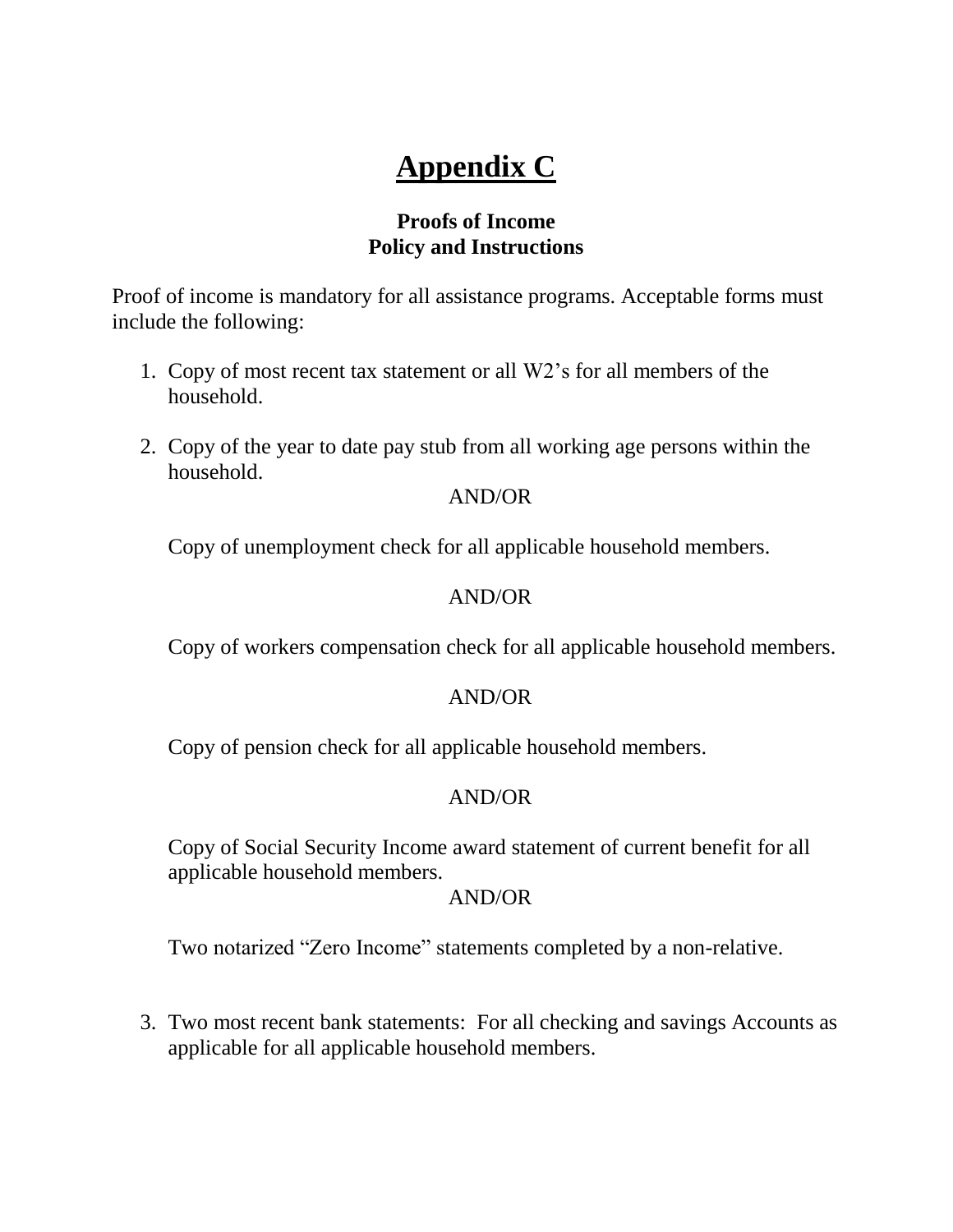# **Appendix D**

### Zero Income Statement

| To whom it may concern:                                                                                                  |                                              |  |  |
|--------------------------------------------------------------------------------------------------------------------------|----------------------------------------------|--|--|
| This is to certify that $I$ , $\overline{\phantom{a}}$<br>hour/week.                                                     | have zero income at this time. The last time |  |  |
|                                                                                                                          |                                              |  |  |
| Note: The witnesses must NOT reside in the patient's residence and be non-relatives of the<br>patient.                   |                                              |  |  |
|                                                                                                                          |                                              |  |  |
| (Witness Signature) (Date)                                                                                               |                                              |  |  |
|                                                                                                                          | (Witness Address)                            |  |  |
| **Witness signature verifies that that the information above is complete and accurate to the best<br>of their knowledge. |                                              |  |  |
| <b>STATE OF KENTUCKY</b>                                                                                                 |                                              |  |  |
|                                                                                                                          |                                              |  |  |
| The foregoing document was acknowledged before me this ________________________(date)<br>person(s) acknowledged).        |                                              |  |  |
| Notary Public                                                                                                            |                                              |  |  |

## Zero Income Statement 1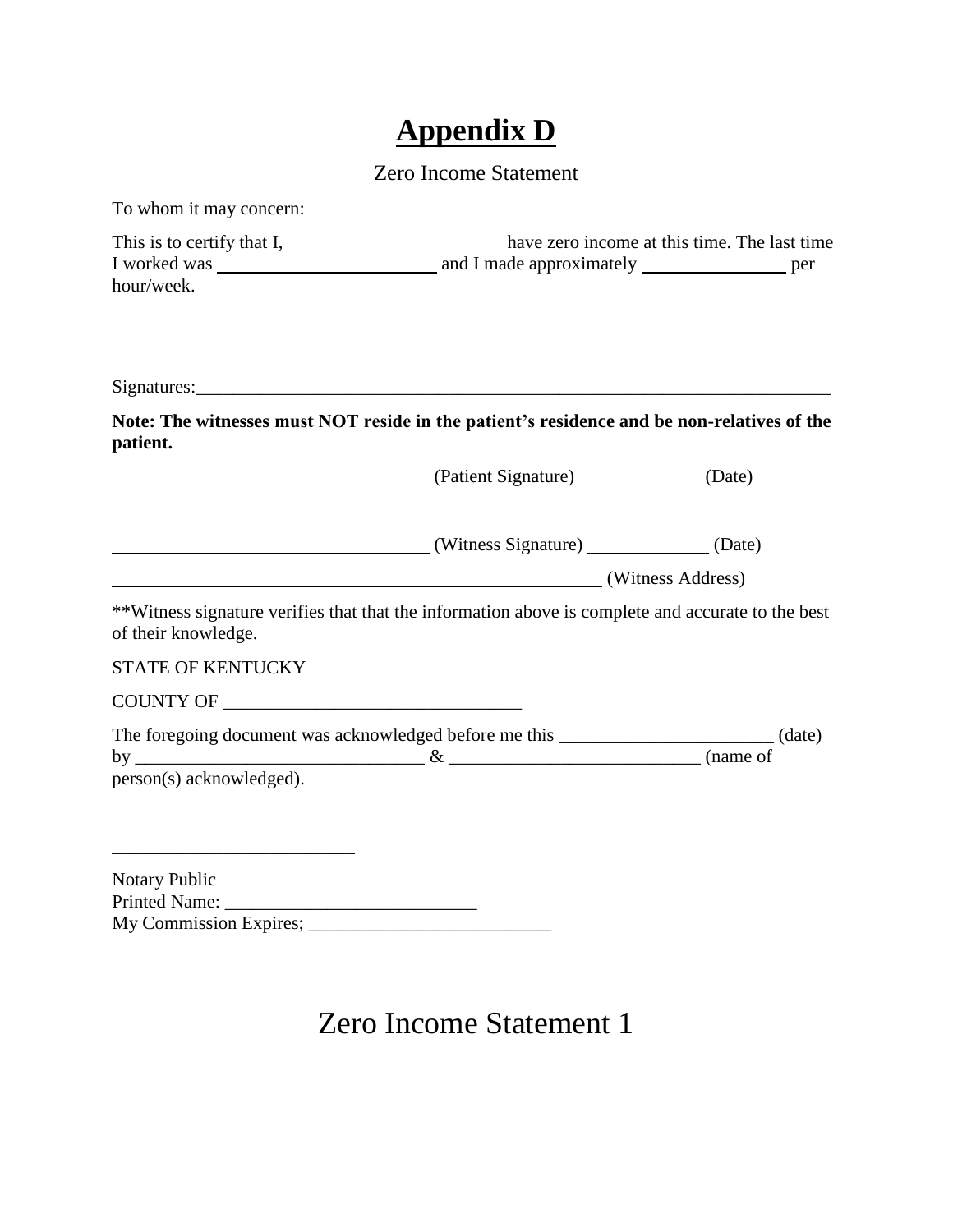# **Appendix D**

### Zero Income Statement

| To whom it may concern:                                                                                                  |                   |  |
|--------------------------------------------------------------------------------------------------------------------------|-------------------|--|
| This is to certify that I, have zero income at this time. The last time<br>hour/week.                                    |                   |  |
|                                                                                                                          |                   |  |
| Note: The witnesses must NOT reside in the patient's residence and be non-relatives of the<br>patient.                   |                   |  |
| (Date) (Patient Signature) (Date)                                                                                        |                   |  |
| (Vitness Signature) (Date)                                                                                               |                   |  |
|                                                                                                                          | (Witness Address) |  |
| **Witness signature verifies that that the information above is complete and accurate to the best<br>of their knowledge. |                   |  |
| <b>STATE OF KENTUCKY</b>                                                                                                 |                   |  |
|                                                                                                                          |                   |  |
| The foregoing document was acknowledged before me this ________________________(date)<br>person(s) acknowledged).        |                   |  |
| <b>Notary Public</b>                                                                                                     |                   |  |

## Zero Income Statement 2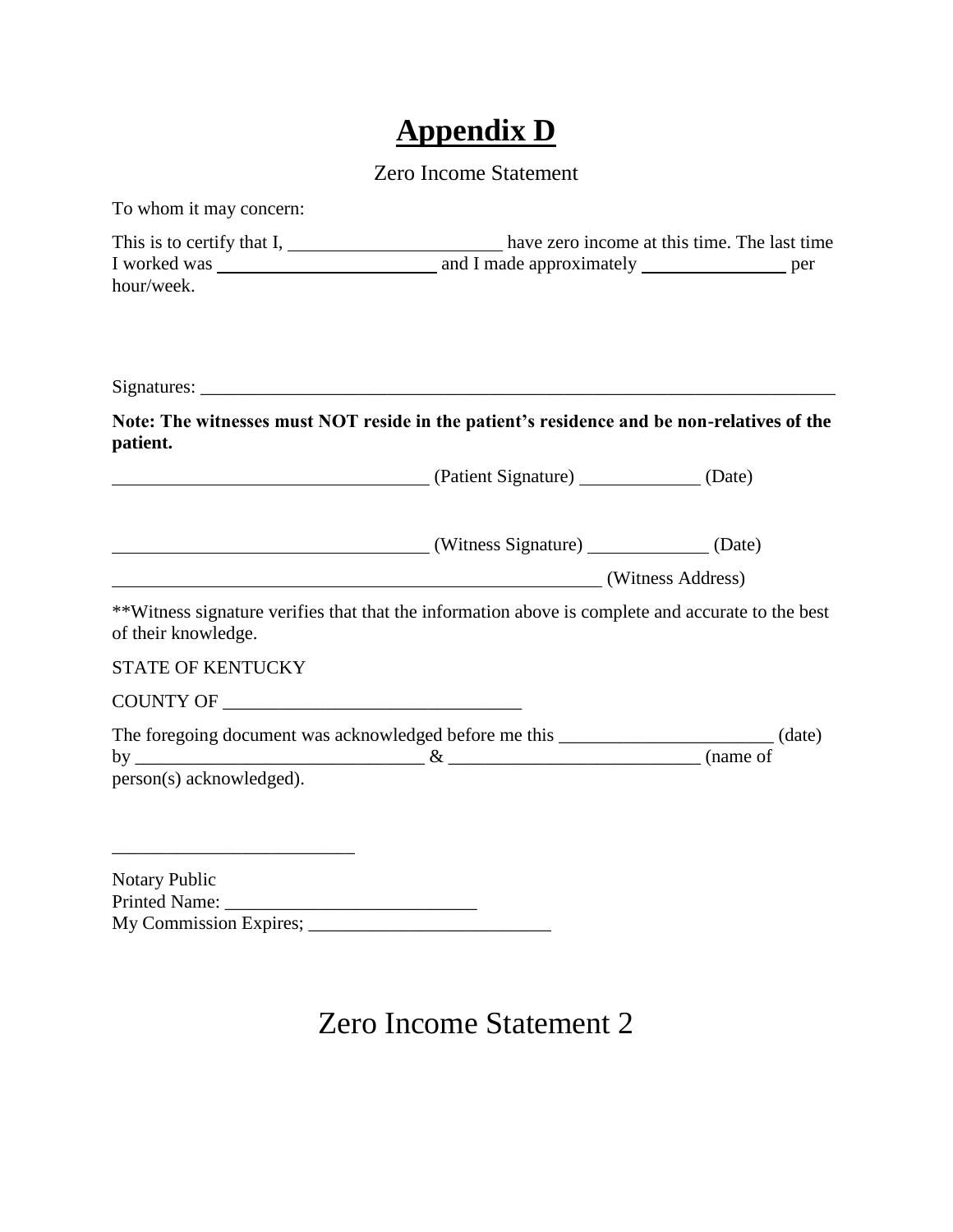## **Appendix E**

## Murray –Calloway County Hospital Financial Application Financial Screening Sheet

Please complete and mail the information below, along with all of the required documentation listed in Appendix C  $\&$  D if applicable, to: MCCH Financial Counseling Dept., 803 Poplar Street, Murray, KY 42071 or call, MCCH Financial Counselor at 762-1100 ext. 2186, Monday through Friday from 8:00 a.m. to 4:30 p.m. to set up a time to drop off the packet in person.

Patients cell/home phone number Is the patient: Single Married (please circle one) If separated, how long? . Are there minors in the home? Yes No (please circle one) If yes, how many? Are both the mother and father of the minor(s) living in the home? Yes No (please circle one) Number of minor children in the patient's custody . Is the patient disabled? Yes No (please circle one) Has the patient been deemed disables by a physician? Yes No (please circle one) What is the nature of the disability? Has the patient applied for disability benefits from Social Security? Yes No (please circle one) If so, what was the date the disability application was placed? Has the patient received any denials from the SSA? Yes No (please circle one) If so, how many? Have you been before a judge to decide on your disability application? Yes No (please circle one) What is the name and phone number of the attorney representing you on your disability case? . Have you applied for Medicaid? Yes No (please circle one) If so, when? Who is your case worker?  $\qquad \qquad$  Phone #  $\qquad \qquad$ What is the total monthly household income?\$\_\_\_\_\_\_\_\_\_\_\_ Annual Household Income \$\_\_\_\_\_\_\_\_\_\_\_\_ Is the patient unemployed? Yes No (please circle one) If so, how long? . What is the total household income for the past 12 months? Is the patient unable to work for one month due to this illness or injury? Yes No (please circle

one)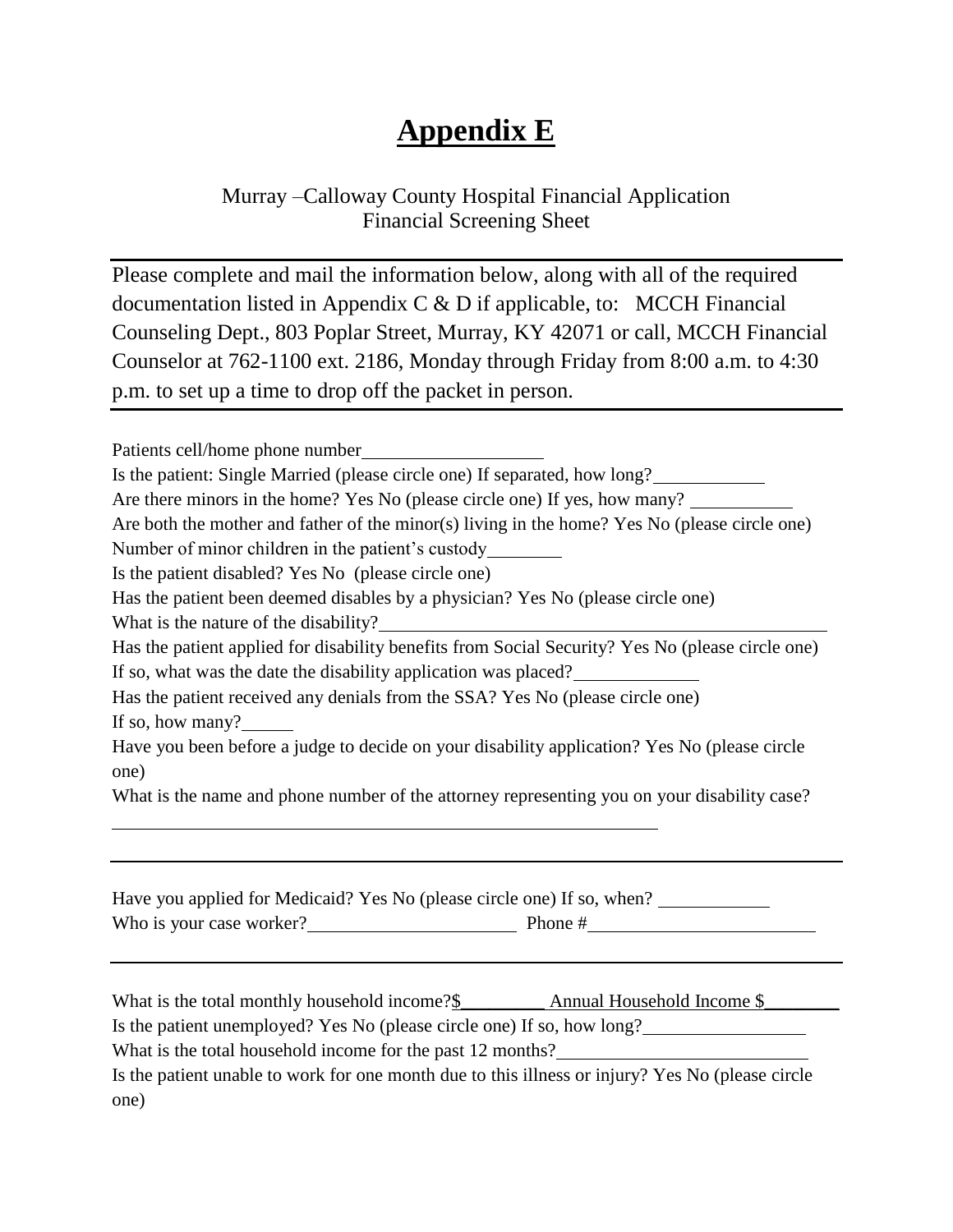#### **Appendix E – Page -2-**

Is/was the patient the primary wage earner for the household? Yes No (please circle one) Within the last 6 months, have you or your spouse carried insurance? Yes No (please circle one) Does the patient have any health insurance that will cover this visit? Yes No (please circle one) Name of the policy holder Company name Policy number **Company phone number** List the balance of any bank, 401k, or IRA accounts . List year, make, model or all vehicles in the home: 1st , 2 nd  $, 3rd$ What is the amount owed on each of the vehicles? Do you have any stocks, bonds, motorcycles, boats, RV's etc? What is the value of these items? Does the patient have life insurance? Yes No (please circle one) Term or Whole? If whole policy, what is the cash value?<br>
<u>16.</u>

Is this visit due to a motor vehicle accident? Yes No (please circle one)

If yes, is there insurance involved? Yes No (please circle one)

(If yes, please complete the insurance information above)

Is the patient pregnant? Yes No (please circle one)

Was this visit due to a crime? Yes No (please circle one)

If yes, were you an innocent victim of a crime? Yes No (please circle one)

Will a police report be filed within 48 hours of the crime? Yes No (please circle one)

Patients employer name and number ...

Spouse employer name and number ...

Total amount of current unpaid medical bills .

Name and telephone number we have permission to speak with .

Contact relation to the patient .

Name of person completing this form (please print)

Signature of the person completing this form *completion*  $\frac{1}{2}$  **s**  $\frac{1}{2}$  **form** *completing this form completing this form completing this form* **<b>***completing this form completing this form compl* 

Your relationship to the patient ...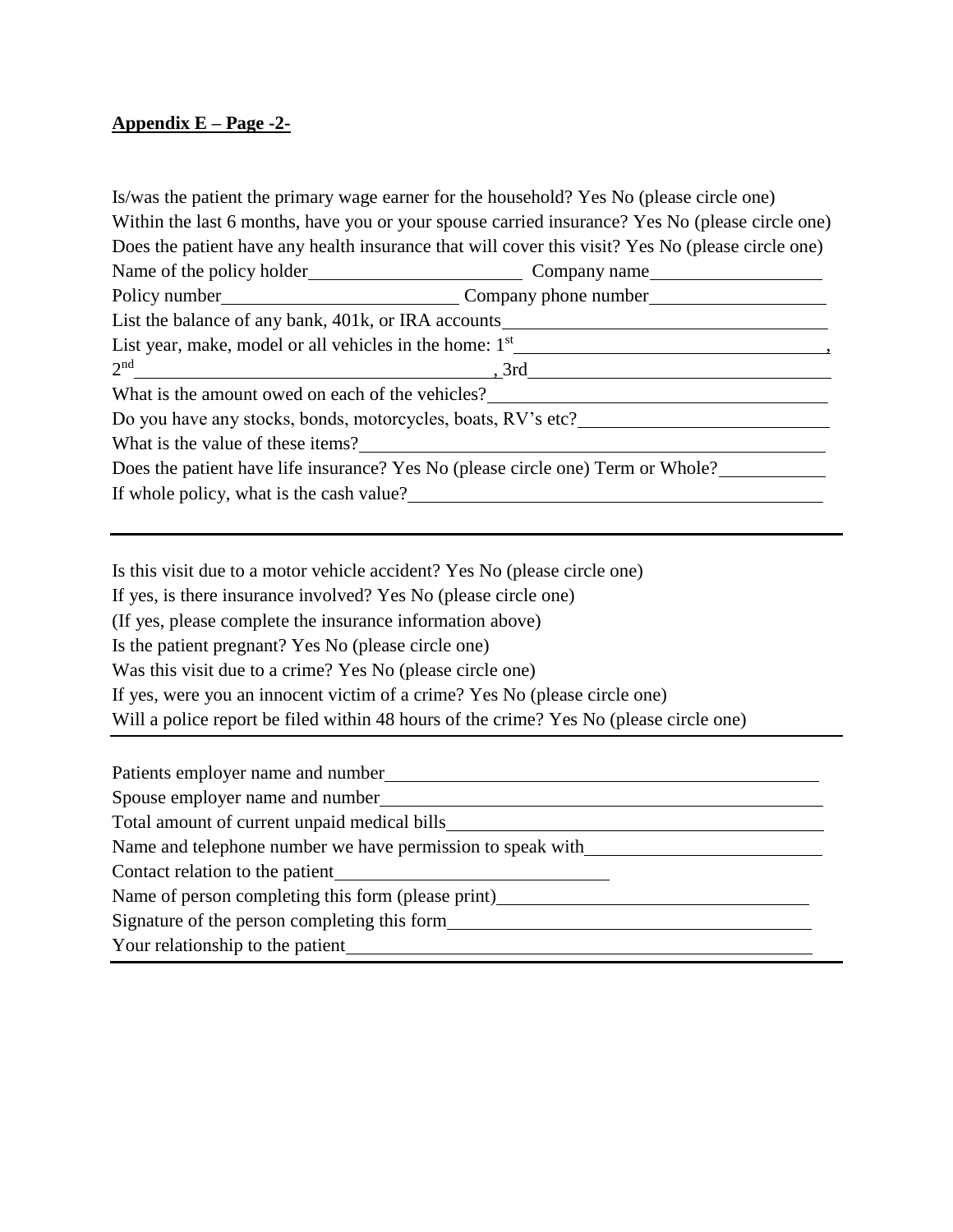## **Appendix F**

### DSH Application and Medicaid/KCHIP Screening Form

### **Individual Information**

| Today's Date:                 | Work Phone:                                         |
|-------------------------------|-----------------------------------------------------|
| Patient's Name:               | Dates services were provided: / / - / /             |
| <b>Street Address:</b>        | Married/Single:                                     |
| City:                         | Name of Spouse:                                     |
| State:<br>Zip Code:           | Is the patient pregnant? Yes No (Circle one)        |
| <b>Social Security Number</b> | Is the patient a resident of KY? Yes No Circle One) |
| Date of Birth:<br>Birth sex:  |                                                     |
| Home Phone:                   |                                                     |

List the name, social security number, relationship and age of each person living in the household.

| Household Members name | Social Security # | Relationship | Age |
|------------------------|-------------------|--------------|-----|
|                        |                   |              |     |
|                        |                   |              |     |
|                        |                   |              |     |
|                        |                   |              |     |
|                        |                   |              |     |
|                        |                   |              |     |

Does the individual have dependent children living in the home? Yes No (Circle one)

If the answer is **YES,** refer the individual to DCBS for Medicaid.

If the answer is **NO,** refer the individual to DCBS for Medicaid **ONLY IF** the individual has **NOT** received a denial from Medicaid within 30 days.

If the individual, who has no children less than 18 years of age, claims to be disabled, refer the individual to the Social Security Administration to apply for Supplemental Security Income.

#### Income Information

| Patient Employer:                  | Social Security:                 |
|------------------------------------|----------------------------------|
| Spouse Employer:                   | Workers Comp:                    |
| <b>Work Phone</b>                  | SSI:                             |
| <b>Total Gross Monthly Income:</b> | Other:                           |
| Unemployment:                      | <b>Total Family Unit Income:</b> |
| Child Support:                     |                                  |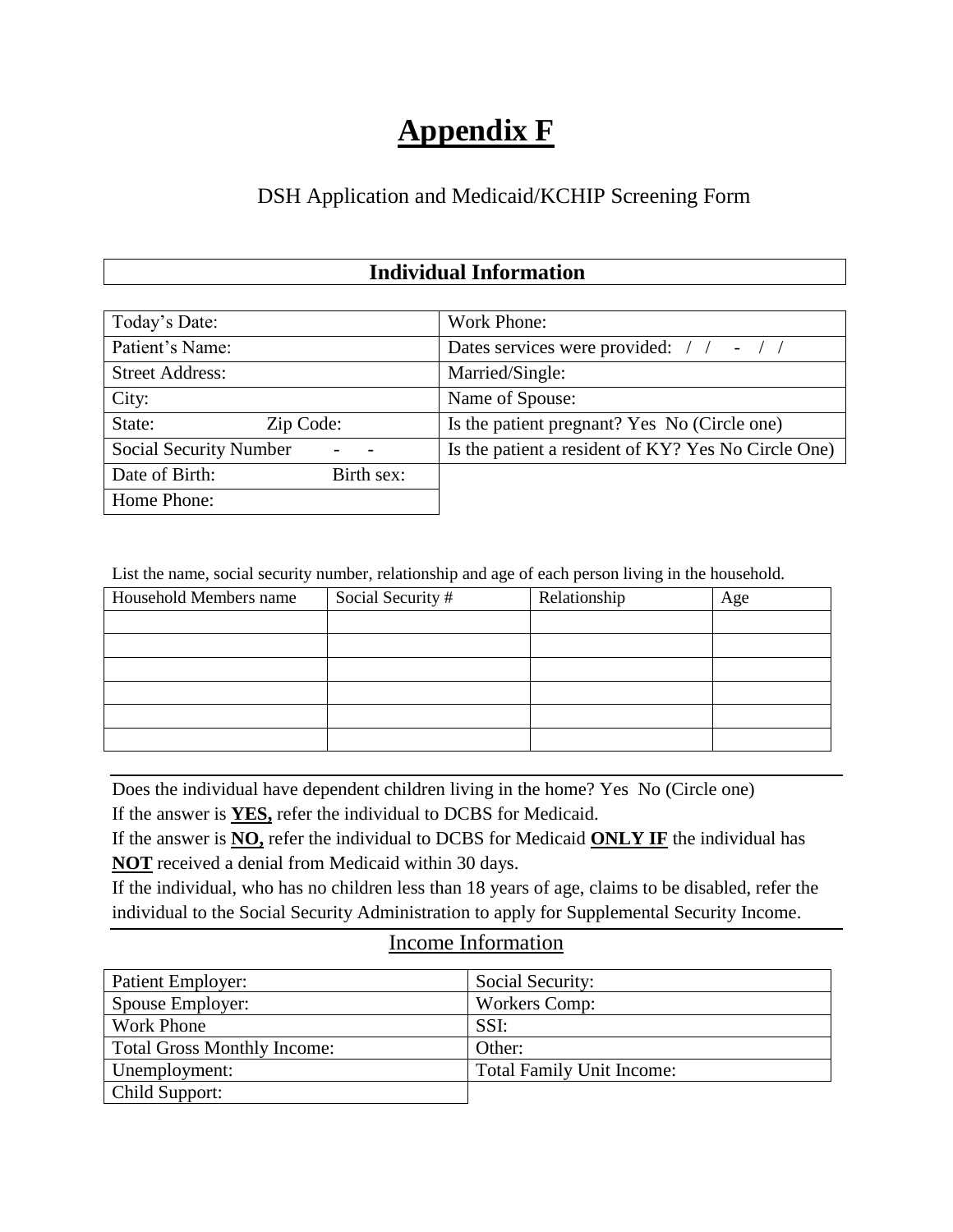#### **Appendix F Page -2\_**

## Insurance Information

| Health/Life Insurance:      |
|-----------------------------|
| Phone Number:               |
| <b>Policy Number:</b>       |
| Group Number:               |
| Policy Holder:              |
| <b>Relation to Patient:</b> |

### Countable Resources

|                                | <b>Bank Name</b> | <b>Balance Value</b> |
|--------------------------------|------------------|----------------------|
| Checking                       |                  |                      |
| Savings                        |                  |                      |
| <b>Money Market</b>            |                  |                      |
| <b>Mutual Fund</b>             |                  |                      |
| <b>Stocks</b>                  |                  |                      |
| <b>Bonds</b>                   |                  |                      |
| Other                          |                  |                      |
| <b>Total Health Bills Owed</b> |                  |                      |
| <b>Total Resources</b>         |                  |                      |

Was the date of service related to an auto accident? Yes No (Circle one)

Have you applied for and been denied Medicaid or KCHIP Benefits? Yes No (Circle one)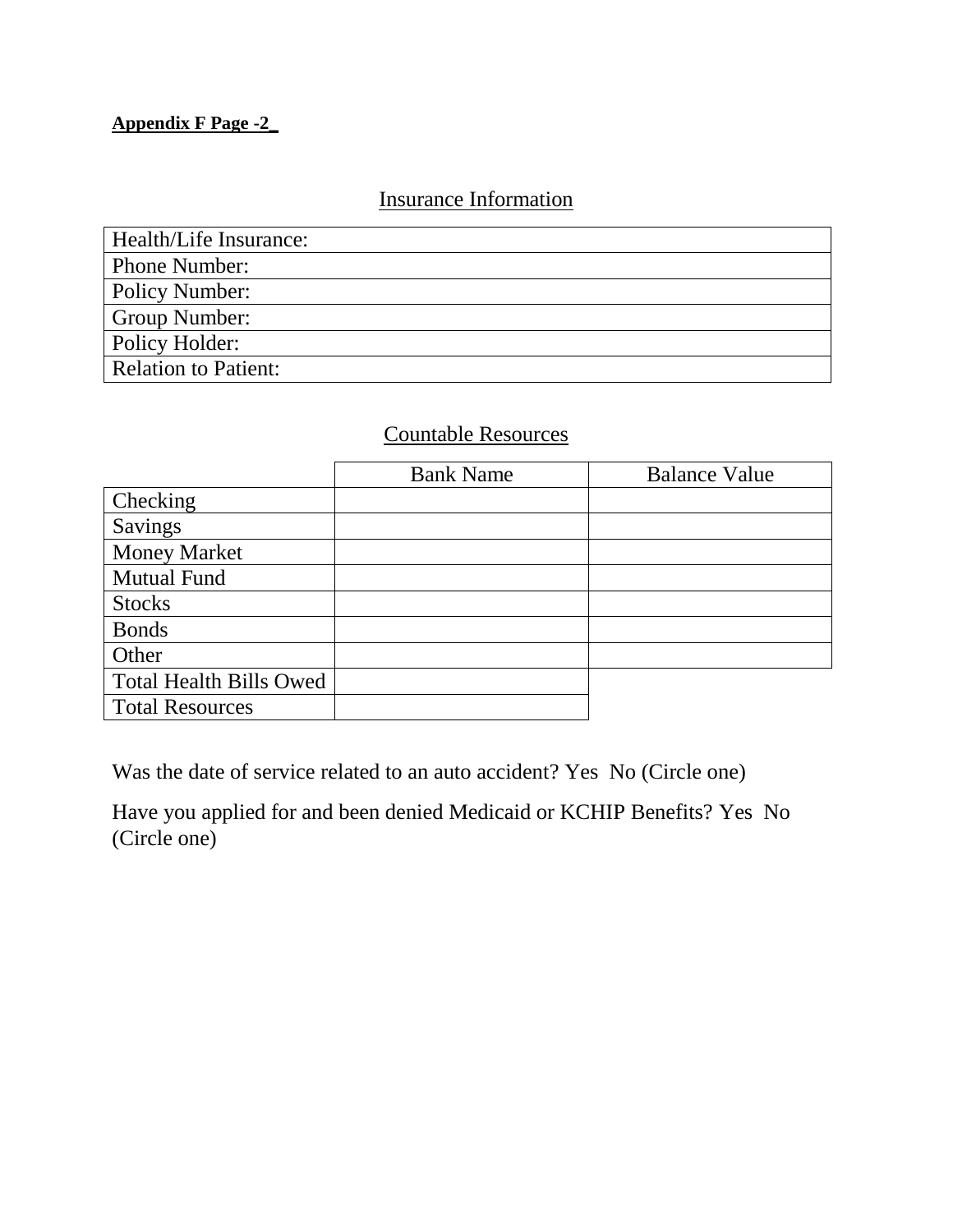#### **Certifying Accuracy of Information**

I hereby agree to furnish the Hospital all necessary information to allow them to determine my need to receive financial assistance for health care services received. I agree that the Hospital will be provided with or may obtain all documents necessary to verify my current income, employment status, and resources, and that failure to supply requested information within 10 working days is grounds for denial of my application for assistance. I also agree to notify the Hospital immediately of any change of address, telephone number, employment status or income.

I agree to allow the hospital representatives to determine eligibility and pursue state and assistance with Medicaid, KCHIP, and DSH.

I certify that the information provided on this application is correct to my knowledge and belief. I understand that if I give false information or withhold information in accepting assistance, I may be subject to **prosecution for fraud**. I understand that I have a right to request a fair hearing if I am dissatisfied with any action taken on my application. I understand that I must contact the hospital to make a hearing request.

.

. .

Individual or Responsible Party Signature Date

Hospital Employee Signature Date

Does the individual appear to qualify for Medicaid? Yes No (Circle one)

If yes, then refer the individual to the DCBS office in the county of the individual's residence or

The individual should take a copy of this form with him/her to the DCBS office or to:

**MedAssist Patient Account Rep Murray Calloway County Hospital 803 Poplar St Murray, KY 42071**

**Tel: 270-762-1891 Fax: 270-767-3662 Cell: 270-703-6110**